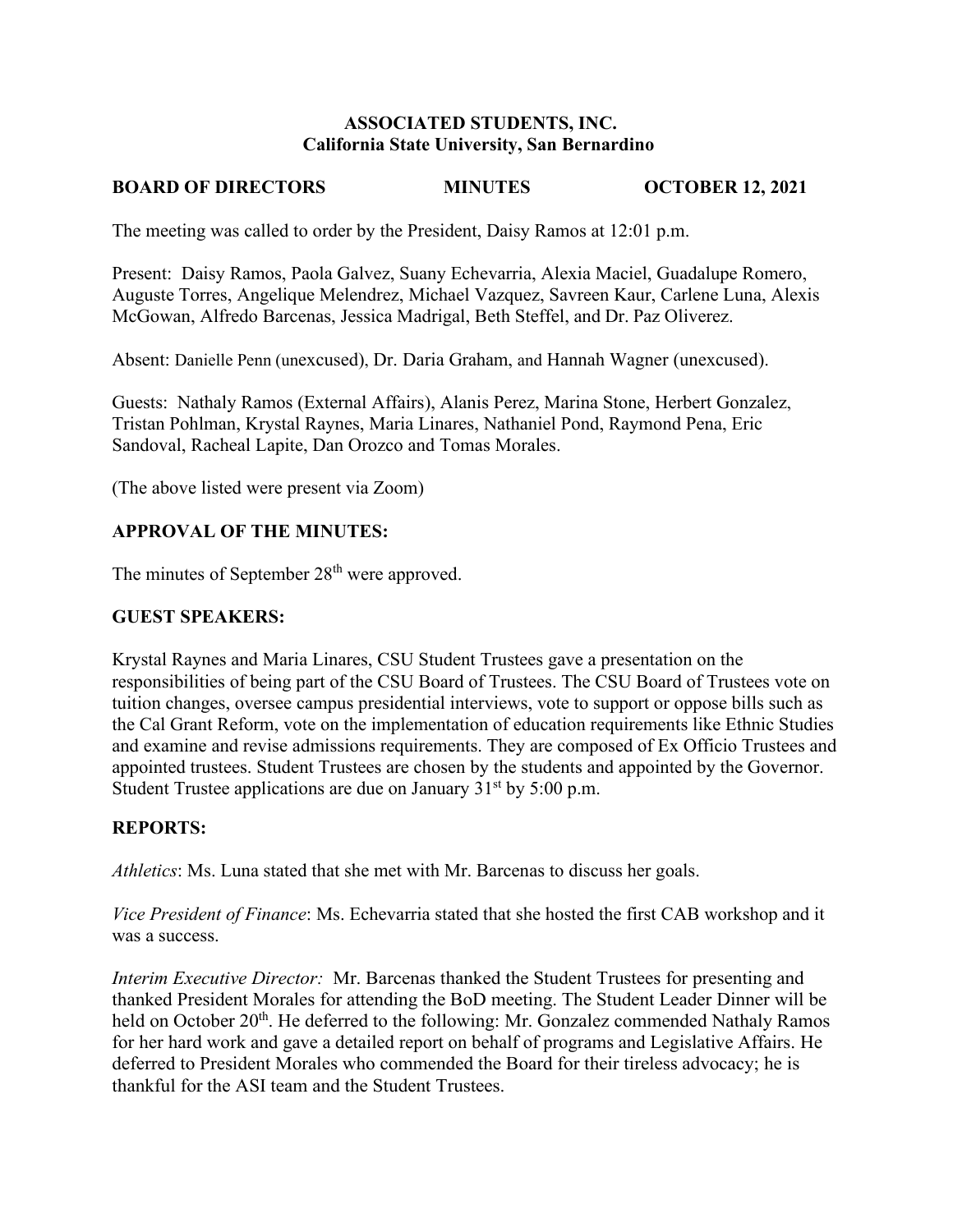*President:* Ms. Ramos stated that she attended CSSA. She met with the Chief of Police to discuss safety concerns.

# **ADOPTION OF AGENDA:**

M/S Barcenas/Steffel: To place BD 80-21 through BD 92-21 on a consent calendar. Passed.

The agenda was adopted as amended.

### **NEW BUSINESS:**

M/S Barcenas/Madrigal: To open the following consent calendar:

**BD 80-21 Appointment of Eric Sandoval as a student-at-large representative to the ASI Finance Committee.** 

**BD 81-21 Appointment of Raymond Pena as a student-at-large representative to the ASI Finance Committee.** 

**BD 82-21 Appointment of Racheal Lapite as a student-at-large representative to the ASI Finance Committee.** 

**BD 83-21 Appointment of Tristan Pohlman as a student-at-large representative to the ASI Finance Committee.**

**BD 84-21 Appointment of Nathaniel Pond as a student-at-large representative to the ASI Finance Committee.** 

**BD 85-21 Appointment of Haley Potter as a student-at-large representative to the ASI Activities Committee.** 

**BD 86-21 Appointment of Nancy Cabrera as a student-at-large representative to the ASI Activities Committee.** 

**BD 87-21 Appointment of Mazel Margaret Sia as a student-at-large representative to the ASI Activities Committee.** 

**BD 88-21 Appointment of Alejandra Drew as a student-at-large representative to the ASI Lobby Corps.** 

**BD 89-21 Appointment of Dan Orozco as a student-at-large representative to the ASI Lobby Corps.** 

**BD 90-21 Appointment of Rosemarie Gilbert as a student-at-large representative to the ASI Lobby Corps.**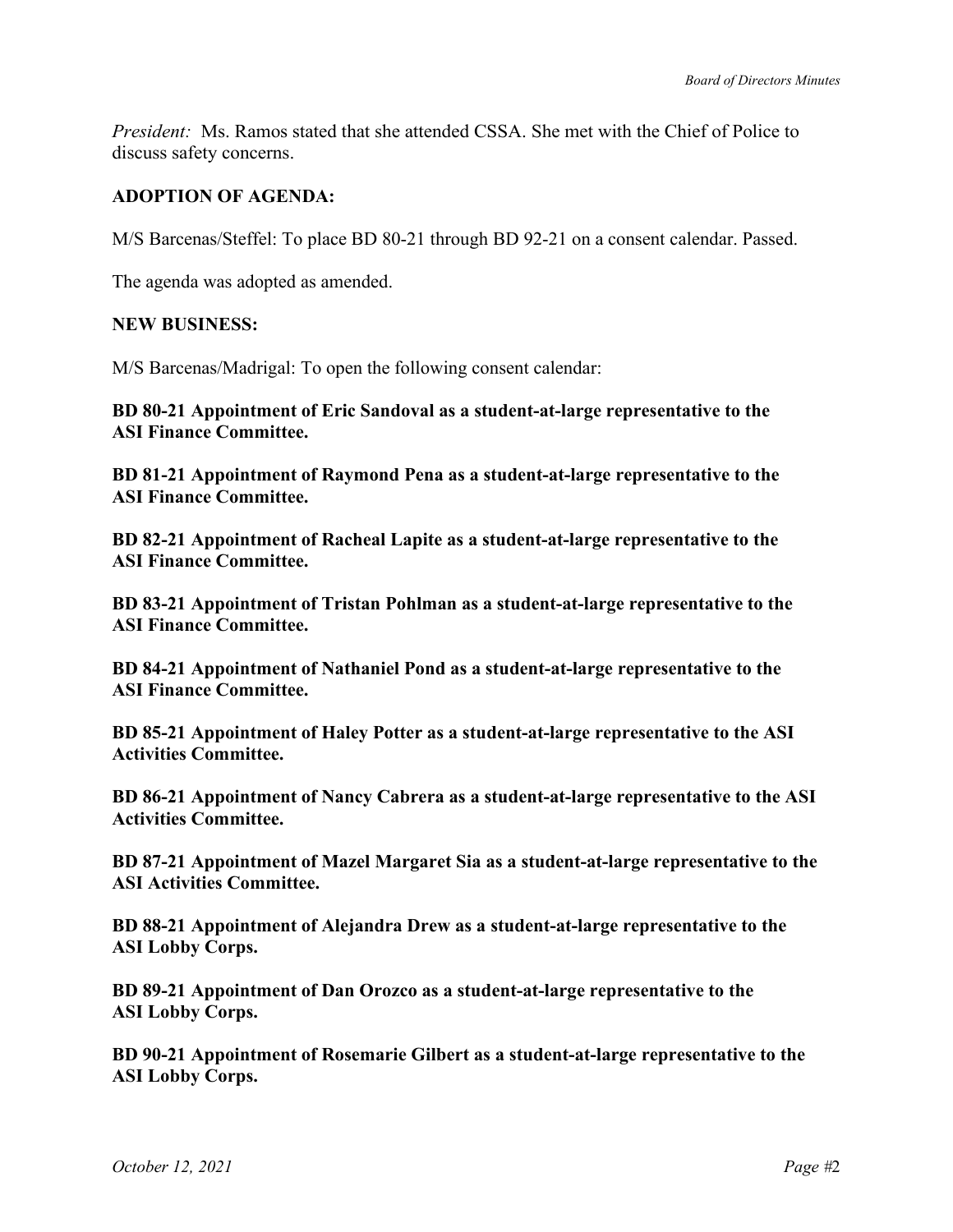# **BD 91-21 Appointment of Alexandra Thambi as a student-at-large representative to the ASI Lobby Corps.**

# **BD 92-21 Appointment of Guadalupe Romero as a Board of Director representative to the ASI Lobby Corps.**

A roll call vote was conducted as follows: In Favor: Steffel, Ramos, Madrigal, McGowan, Oliverez, Romero, Torres, Maciel, Kaur, Vazquez, Luna, Barcenas and Melendrez. Opposed: None Abstentions: None. Passed (13/0/0).

# **BD 93-21 M/S N. Ramos/Vazquez: Appointment of one Board of Director representative to the ASI Lobby Corps.**

Mr. Barcenas nominated Ms. Melendrez.

Ms. McGowan nominated herself.

Mr. Torres nominated himself.

Ms. Maciel nominated herself.

Mr. Barcenas recommended that the nominees share the reason they would like to join the ASI Lobby Corps.

Ms. Melendrez stated that this is a great opportunity to have greater advocacy for the Palm Desert Campus.

Ms. McGowan stated that she would like to advocate for students with disabilities as well as transfer students.

Mr. Torres stated that he is committed to making student voices be heard on all levels that affect the university. He stated that this is a great opportunity to be part of legislative affairs.

Ms. Maciel stated that this is an opportunity to advocate for all students. As a political science major, she feels as though she would do great in this position.

A roll call vote was conducted as follows: In Favor of Melendrez: Barcenas, Oliverez and Vazquez. In Favor of McGowan: Luna. In Favor of Torres: Kaur, Romero and Steffel. In Favor of Maciel: None. Abstentions: Madrigal.